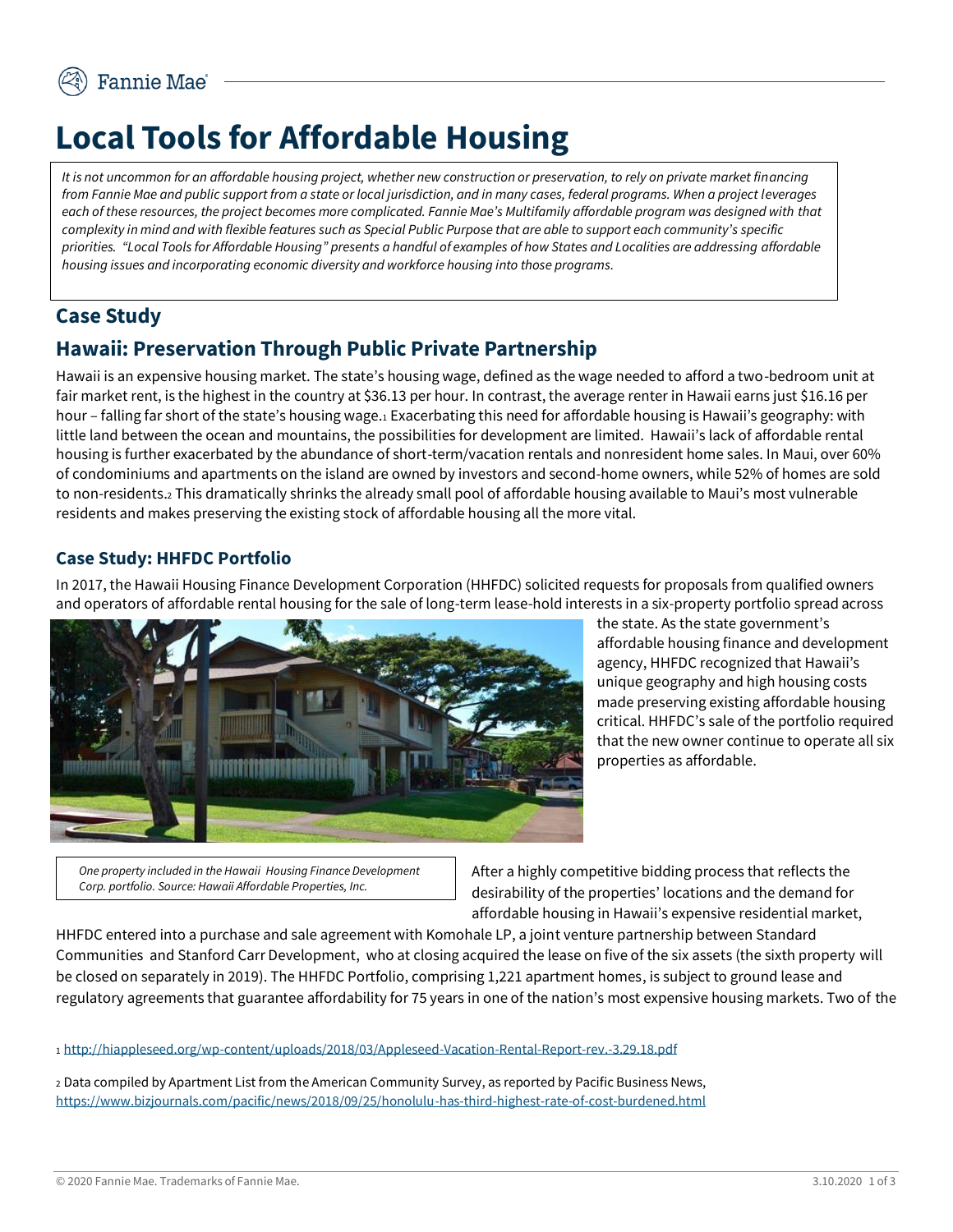properties included in the HHFDC portfolio, Kekuilani Courts and Honokowai Kauhale, qualify as being in High Opportunity Areas under FHFA's Duty to Serve<sub>3</sub> rule and support Fannie Mae's Residential Economic Diversity (RED) Objectives. HHFDC continues to own the fee interest in the land and improvements across the portfolio, with Komohale LP acquiring a leasehold interest for the property.

#### **Fannie Mae Financing**

At the initial closing, the DUS lender partnered with Fannie Mae to provide five separate loans to Komohale LP via its Multifamily Affordable Special Public Purpose financing program. Thanks to a ground lease on all six properties, the portfolio continues to operate with asking rents at or below 80% area median income (AMI) with minimal rent increases at lease renewal. Additionally, HHFDC awarded state project-based Rental Assistance Program (RAP) contracts to each property, ensuring that existing tenants

would be able to remain in their affordable homes for as long as they chose to stay. HHFDC's RAP, established in 1989, requires that 60% of a property's units meet the 80% AMI threshold. The remaining 40% of the units are available at a market rent determined by HHFDC. The contracts on the six properties forming the HHFDC portfolio provide rent subsidies for eligible households, defined as those living in one of the portfolio properties at the time of closing and who earns less than 80% AMI. The RAP subsidy on the unit is terminated once the current tenants move out. Each property also benefits from property tax exemptions administered by the counties in which they are located.

Kekuilani Courts, located 15 miles west of downtown Honolulu in a suburban community on the island of Oahu, is comprised of 80 2 bedroom garden apartments across 10 low-rise residential buildings. The property is part of a master-planned community developed by HHFDC that features a mix of affordable and marketrate singlefamily homes, condominiums, and rental apartments. In addition to these residential options, the Village of Kapolei contains

### **Special Public Purpose**

Under Special Public Purpose, the property:

- Is subject to an Affordable Regulatory Agreement imposed by a government entity, containing other rent and /or income restrictions,
- Has rent or income restrictions that meet or exceed 20% @80%: at least 20% of all units have rent or income restrictions in place making them affordable to household earning no more than 80% of AMI as adjusted for family size, and
- Meets a noteworthy special public purpose.

several schools, religious institutions, parks, recreation centers, retail centers and two golf courses spread over almost 900 acres. As a HUD-designated Difficult Development Area (DDA), the neighborhood surrounding Kekuilani qualifies as a high opportunity area.

Originally constructed in 1996, the property now benefits from the affordability restrictions of both the ground lease and HHFDC's RAP subsidy. Kekuilani is 95% occupied, with current asking rents a full 30% below the maximum allowable rents. At closing, the property received a commitment from HHFDC for a five-year RAP contract, providing rental assistance of up to \$500 per month for qualified households beginning in 2023, when the annual rent increase is permitted to grow to 5%. Honolulu has the third-highest rate of cost-burdened renters in the nation, with 58.4% of renters spending 30% or more of their income on housing costs, making the preservation of affordability in a property like Kekuilani especially critical.

Comprised of 23 garden-style residential buildings totaling 184 apartment homes, Honokowai Kauhale is located in the Lahaina suburb of Maui. The property currently operates under a RAP contract from HHFDC, which provides subsidies of up to \$175 per unit per month for qualified households. Upon acquisition, the contract was extended for 10 years with monthly subsidies increasing to \$225 per month for qualified tenants for the first 5 years, and up to \$500 per month after five years for the duration of the contract. As of February 2019, a total of 70 households (38% of the units) at the property received a RAP subsidy.

<sup>3</sup> Hawai'i Appleseed Center for Law and Economic Justice, "Hawai'I Vacation Rentals: Impact on Housing and Hawai'I's Economy." <http://hiappleseed.org/wp-content/uploads/2018/03/Appleseed-Vacation-Rental-Report-rev.-3.29.18.pdf>